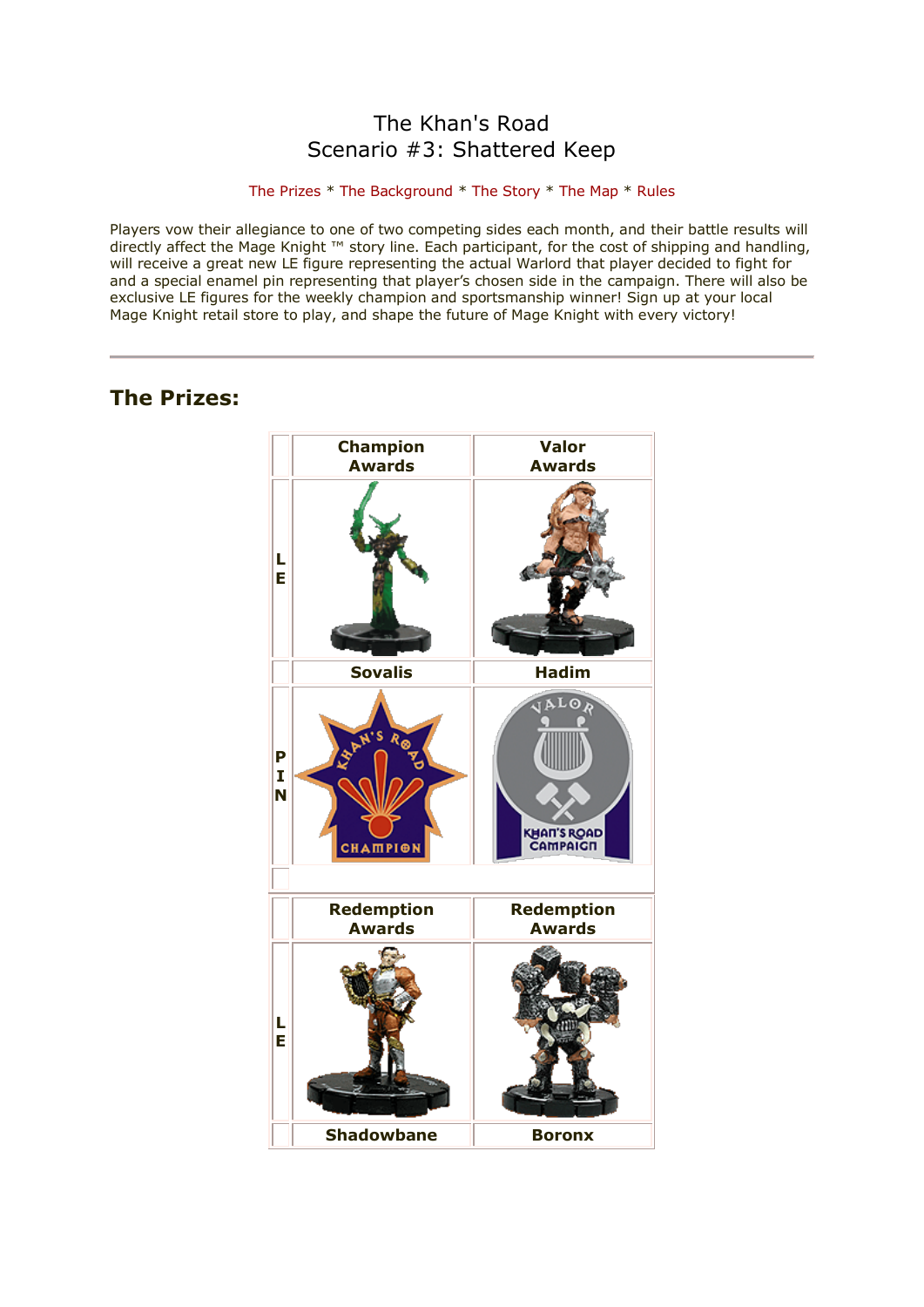

# **The Background :**

When a group of Knights Immortal warriors investigate the region known as the Khan's Road, they soon discover suspicious behavior by the Orc Raiders. While every year for countless centuries the Orcs have raided south out of the Khan's Road area, this year the Khan's Road is guarded by groups of the Orcs' greatest warriors, preventing any intruders from moving too far into the Fist! By the end of this battle, either the Orc Raiders will preserve their secret plans to invade Prieska, or the Knights Immortal will learn the truth and send word throughout the free lands of the Orcs' plans for domination!



# **ShadowBane, War Bard**

As the leader of the Knights Immortal Outriders, Shadowbane is assigned to patrol the area between Khamsin and the steppelands belonging to the Orc Raiders. But when Shadowbane discovers suspicious activity on the part of the Orcs, his investigation takes him and the Outriders into the heart of danger, revealing a dangerous plot that may well change the balance of power in the Land!





# **Boronx**

With the Orcish war-leader, Kzar Nabar, leading the Orcish hordes west to the rendezvous point with the Galeshi scouts, it is up to the brave Ironclad warrior, Boronx, to ensure that no one learns of Nabar's plans too early. But when a patrol of Knights Immortal soldiers investigates the lack of summer raiders on the Khan's Road, it is up to Boronx to distract or destroy the High Elves before they learn the truth!

# **The Story:**

# **Scenario #3: Shattered Keep**

Having escaped the Orc trap at the Red Pillars, the Knights Immortal are steadily moving toward the edge of Raider territory. The Orcs must stop them before they reach the Fist, for if the Outriders discover that nearly all of the Orc tribes have packed up and moved west, they may realize the extent of Kzar Nabar's plans for conquest.

#### **Boronx, Orc Ironclad Orc Raiders**

"I will find them, Boronx. On my honor," Hadim, Galeshi Emissary to the Orc nation, said as he knelt in the dirt, his head bowed low. The burly Orc Boronx stood over him angrily.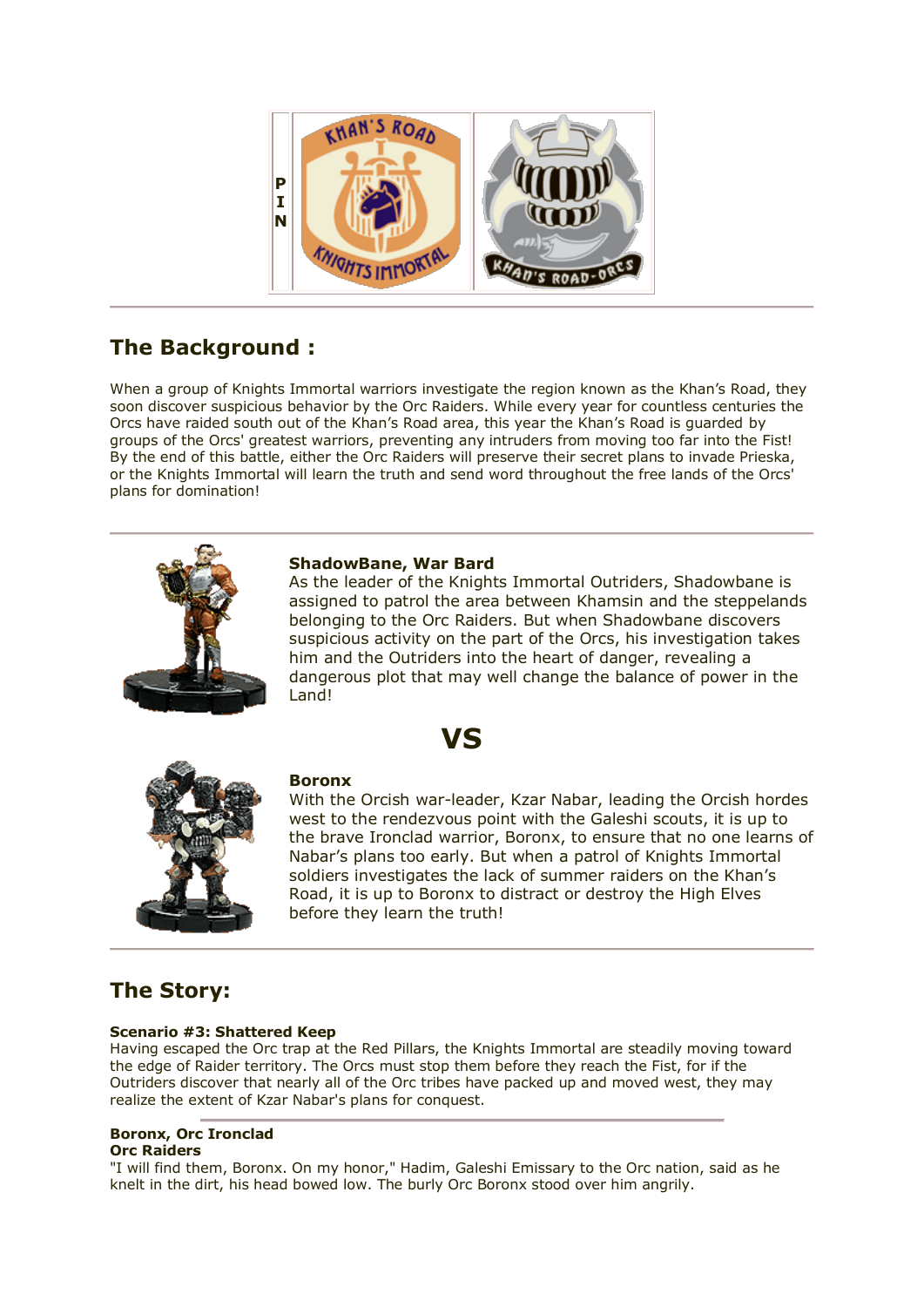"Your honor and your life, Pathfinder," Boronx snarled. "If you fail, you die. The Elves must die! Now! Or Kzar Nabar will feed Galeshi to my Half-Troll as a snack!"

"The Elves head north," Hadim said, sweat glistening on his face. "Half are on horses and the rest on foot, and they are slowed because of it. We may not catch them before they discover that the Orc tribe families are already gone to the west with Kzar Nabar, greedy for the spoils of Prieska. But I swear I will lead you to them, and to glorious victory."

"You will," Boronx said, raising his hammer. "Or you have skull crushed for your failure. Mage Spawn that Shiny Elves angered in the Pillars may have bought them time. But not enough! Not enough for life!" With a mighty swing, Boronx smashed the boulder next to Hadim's head, sending fragments flying in all directions. Hadim flinched. He knew that his life now depended on the Elves' deaths.

#### **ShadowBane, War Bard Knights Immortal**

"Milord Shadowbane ..." At the sound of his adjutant's voice, Shadowbane emerged from the black dreams that had been plaguing him. Visions of battle with masked figures still danced behind his eyes, and of mythic beasts prowling the halls of a great stone structure.

He sat up gingerly, dismayed to find that his head still ached from the blow he'd taken in battle, when the Half-Troll had swept him off the back of his horse with a ham-sized fist. But the Elf had suffered worse pain in his youth from applewine hangovers, and the hour of sleep had done him a world of good.

Glancing around him, Shadowbane saw that he was surrounded by his company, cavalry and troopers alike. All those who survived had made it to the gathering place. Many wore bandages as proof of the injuries they had suffered, and-sadly-a number of the new recruits were absent. Every High Elven life was precious, and he was sorry to see his ranks thinned by even one warrior. Rising with his adjutant's discreet aid, the War Bard adjusted his tabard and addressed his warriors.

"I'm glad all of you made it to the rendezvous," he said warmly. "I think we're through the worst of it. But our mission isn't over. Now we have a choice: we can save our skins and head east, or we can go right up to the edge of Orc territory and find out exactly what these tuskers are trying to hide. I suspect something big is going on. This may put all of us at risk, but we have to discover why the Raiders aren't coming down the Khan's Road this year. Are you with me?"

A roar burst from the assembled warriors; those under Shadowbane's command never feared to face death.

"Good," he said, smiling grimly. "Now let's get riding before the Orcs can catch up."

#### **Background**

After narrowly escaping the battle at the Red Pillars, Shadowbane attempts to stay ahead of the Orc Raiders. When it becomes clear that Boronx's forces are going to catch them, Shadowbane has his army take refuge in the remains of a shattered castle and prepares to fight the Orcs among the ancient stones.

#### **Objective**

Engage and eliminate the enemy forces.

#### **Army Size**

2-player game. 250 points per player, 2 actions per turn. Single-dial figures only. (Titans and Multi-Dial Warriors are not allowed)

#### **Rule Set**

Mage Knight Unlimited